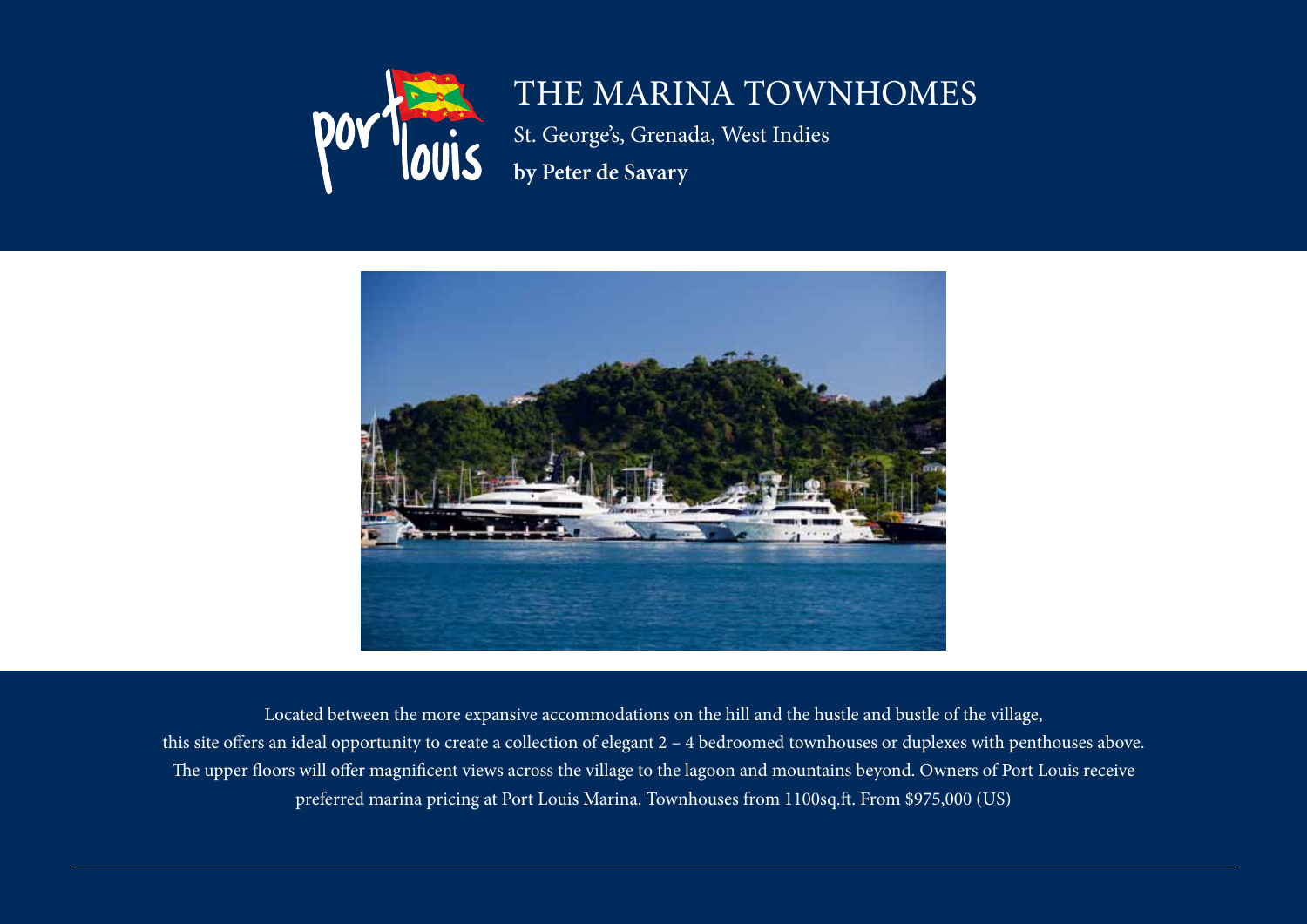2 Bed Duplex Ground Floor  $\overline{\phantom{a}}$ l  $\overline{\phantom{a}}$ Cabana Illustrative Plans N 2 Bed Duplex First Floor  $\overline{\phantom{0}}$ **Sold** SOLD SOLD SOLD SOLD SOLD SOLD **Illustrative Plans** 



## 3 Bed Penthouse





**Draf**

**t**